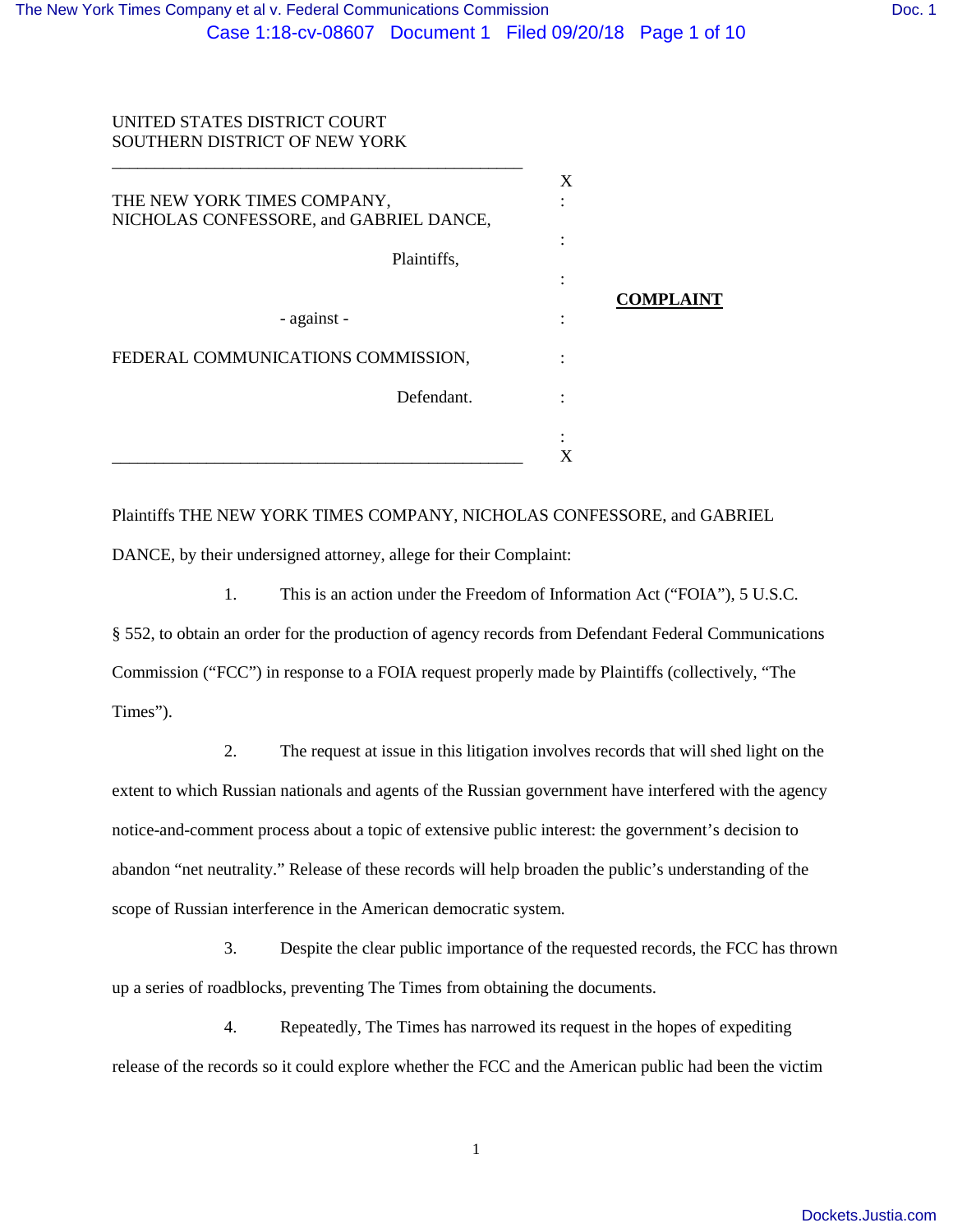# Case 1:18-cv-08607 Document 1 Filed 09/20/18 Page 2 of 10

of orchestrated campaign by the Russians to corrupt the notice-and-comment process and undermine an important step in the democratic process of rule-making.

5. Repeatedly, the FCC has responded to The Times's attempt to resolve this matter without litigation with protestations that the agency lacked the technical capacity to respond to the request, the invocation of shifting rationales for rejecting The Times's request, and the misapplication of FOIA's privacy exemption to duck the agency's responsibilities under FOIA.

# **PARTIES**

6. Plaintiff The New York Times Company publishes *The New York Times*

newspaper and www.nytimes.com. The New York Times Company is headquartered in this judicial district at 620 Eighth Avenue, in Manhattan.

7. Plaintiffs Nicholas Confessore and Gabriel Dance are reporters for *The New York Times* and are employees of The New York Times Company.

8. Defendant FCC is an agency of the federal government that has possession and control of the records that Plaintiffs seek.

#### **JURISDICTION AND VENUE**

9. This Court has subject matter jurisdiction over this action, pursuant to 28 U.S.C. § 1331 and 5 U.S.C. § 552(a)(4)(B).

10. Venue is premised on the place of business of Plaintiffs and is proper in this district under 5 U.S.C. § 552(a)(4)(B).

11. Plaintiffs have exhausted all administrative remedies. *See* 5 U.S.C. § 552(a)(4),

(6).

# **FACTS**

#### *The FCC's Proposed Rule*

12. On May 18, 2017, the FCC adopted a notice of proposed rulemaking to the

public titled "Restoring Internet Freedom." The agency proposed to reclassify broadband Internet service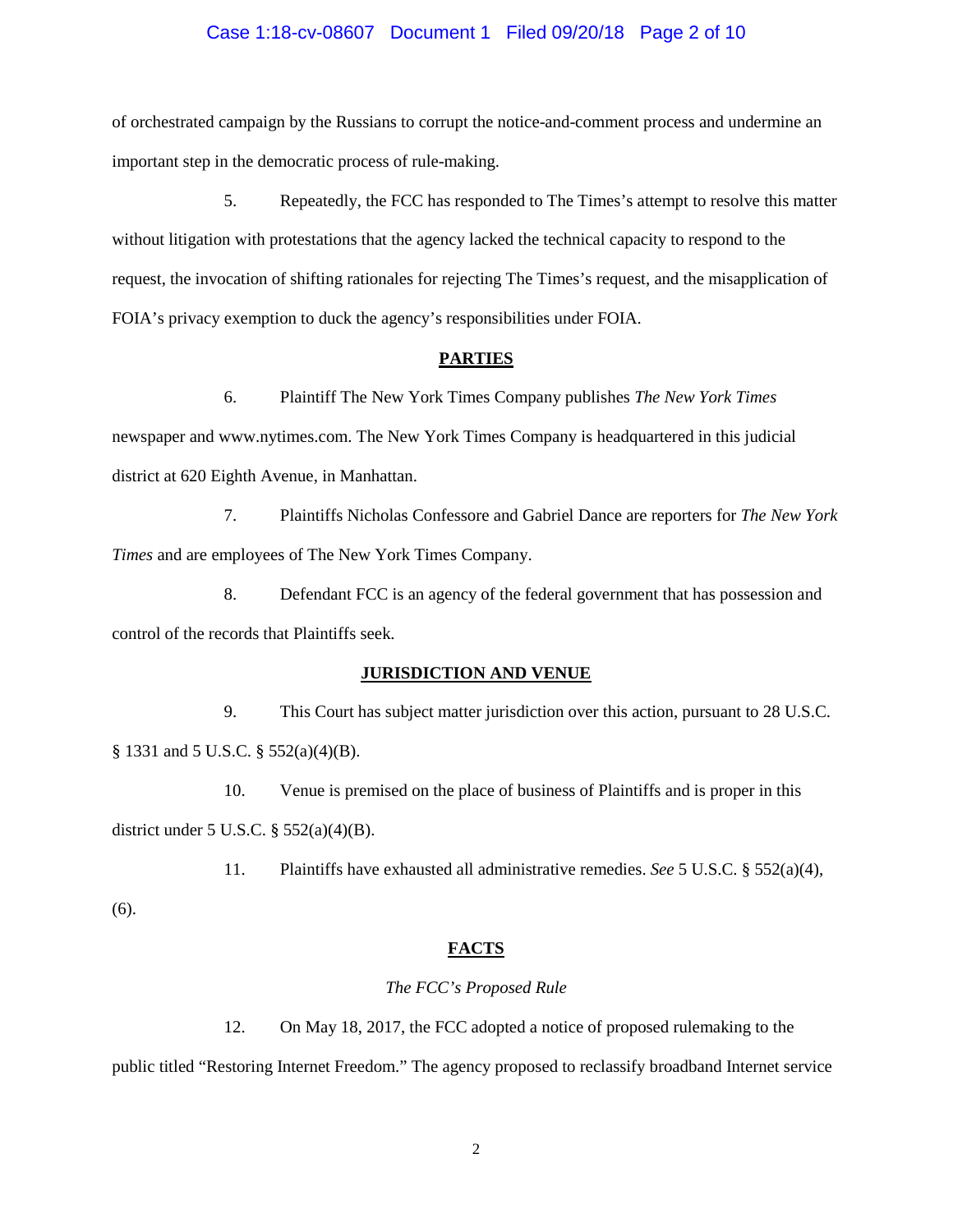# Case 1:18-cv-08607 Document 1 Filed 09/20/18 Page 3 of 10

as an information service, reversing a 2015 FCC decision regulating broadband more stringently as a telecommunications service.

13. At the heart of the proposed rule change was the concept of "net neutrality." A recent Congressional Research Service report defines the term "net neutrality" as "the general principle[] that owners of the networks that compose and provide access to the internet . . . should not be able to discriminate against content provider access to that network." Cong. Res. Serv. Rep. R40616, June 22, 2018, [https://fas.org/sgp/crs/misc/R40616.pdf.](https://fas.org/sgp/crs/misc/R40616.pdf) Opponents of the proposed rule argued that the agency's proposal would eliminate net neutrality and allow internet service providers to discriminate against content providers.

14. The proposed rule was assigned docket number 17-108. It opened for public comment on April 27, 2017 and closed on August 30, 2017. There was enormous public interest in the proposed rule, and around 22 million comments were submitted electronically to the FCC by the close of the comment period. *See* Pew Research Center Report, Nov. 29, 2017, [https://pewrsr.ch/2AiqeFR.](https://pewrsr.ch/2AiqeFR)

# *The Alleged DDoS Attacks*

15. The FCC's mishandling of the public comment process for the proposed rule has been well documented.

16. Most notably, on May 7, 2017, the HBO Program "Last Week Tonight with John Oliver" aired an episode that advocated for net neutrality. The show urged viewers to submit comments opposing the FCC's proposed rule. Following the airing of the show, the FCC experienced a 3,000% increase in the number of comments submitted, and commenters began experiencing delays and other issues when submitting their comments. FCC Inspector General Report, June 20, 2018,

# [https://bit.ly/2Bak4f1.](https://bit.ly/2Bak4f1)

17. On May 8, 2017, the FCC's Chief Information Officer issued a statement that the FCC had been the target of multiple "distributed denial of service" attacks ("DDoS") attacks and attributed the problems in the comment submission process to those external attacks. *Id.*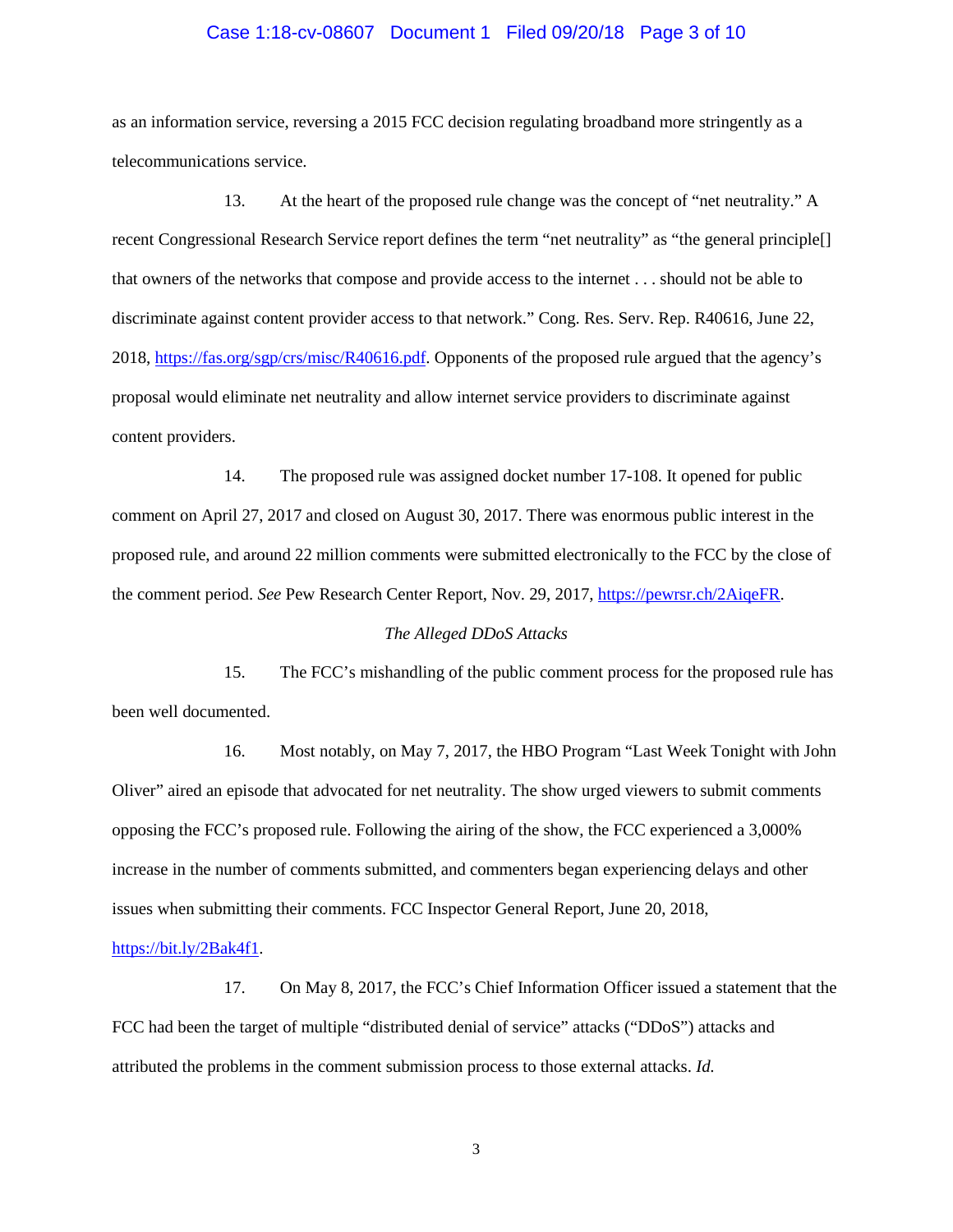# Case 1:18-cv-08607 Document 1 Filed 09/20/18 Page 4 of 10

18. A subsequent government investigation by the FCC Office of Inspector General, however, determined that the FCC's statement was false. There had not been multiple DDoS attacks, according to the Inspector General.

19. Rather, the Inspector General found that problems with the commenting system were likely due to the increase in comment traffic following the Last Week Tonight with John Oliver episode that aired on May 7, 2017, as well as the "high volume of traffic resulting from system design issues."

20. Members of Congress subsequently submitted a letter to the FCC Chairman expressing concern that the agency "allowed the public myth created by the FCC to persist and your misrepresentations to remain uncorrected for over a year," and asking the FCC to respond to a written set of questions about the incident. House of Representatives Committee on Energy and Commerce, Letter to Chairman Ajit Pai, Aug. 14, 2018, [https://bit.ly/2B9DwIF.](https://bit.ly/2B9DwIF)

#### *Comments Submitted by Bots*

21. In addition to the FCC's efforts to mislead the public about problems with the submission process, it has now been established that a significant percentage of the comments received by the FCC regarding its proposed rule were submitted by automation.

22. A study by the Pew Research Foundation determined that 57% of the comments were submitted using either duplicate or temporary email accounts, and that 94% of the comments were submitted multiple times. As many as 75,000 comments were submitted in the same second, and these comments often contained the same or very similar content. Pew Research Center Report, Nov. 29, 2017, [https://pewrsr.ch/2AiqeFR.](https://pewrsr.ch/2AiqeFR)

23. Some of these automated messages originated from Russia.

24. An op-ed published in March 2018 in the Washington Post by FCC Commissioner Jessica Rosenworcel stated that the agency received half a million comments from Russian email addresses. "Russians Are Hacking Our Public Commenting System, Too," Wash. Post (Mar. 6,

2018), [https://wapo.st/2P7SXEh.](https://wapo.st/2P7SXEh)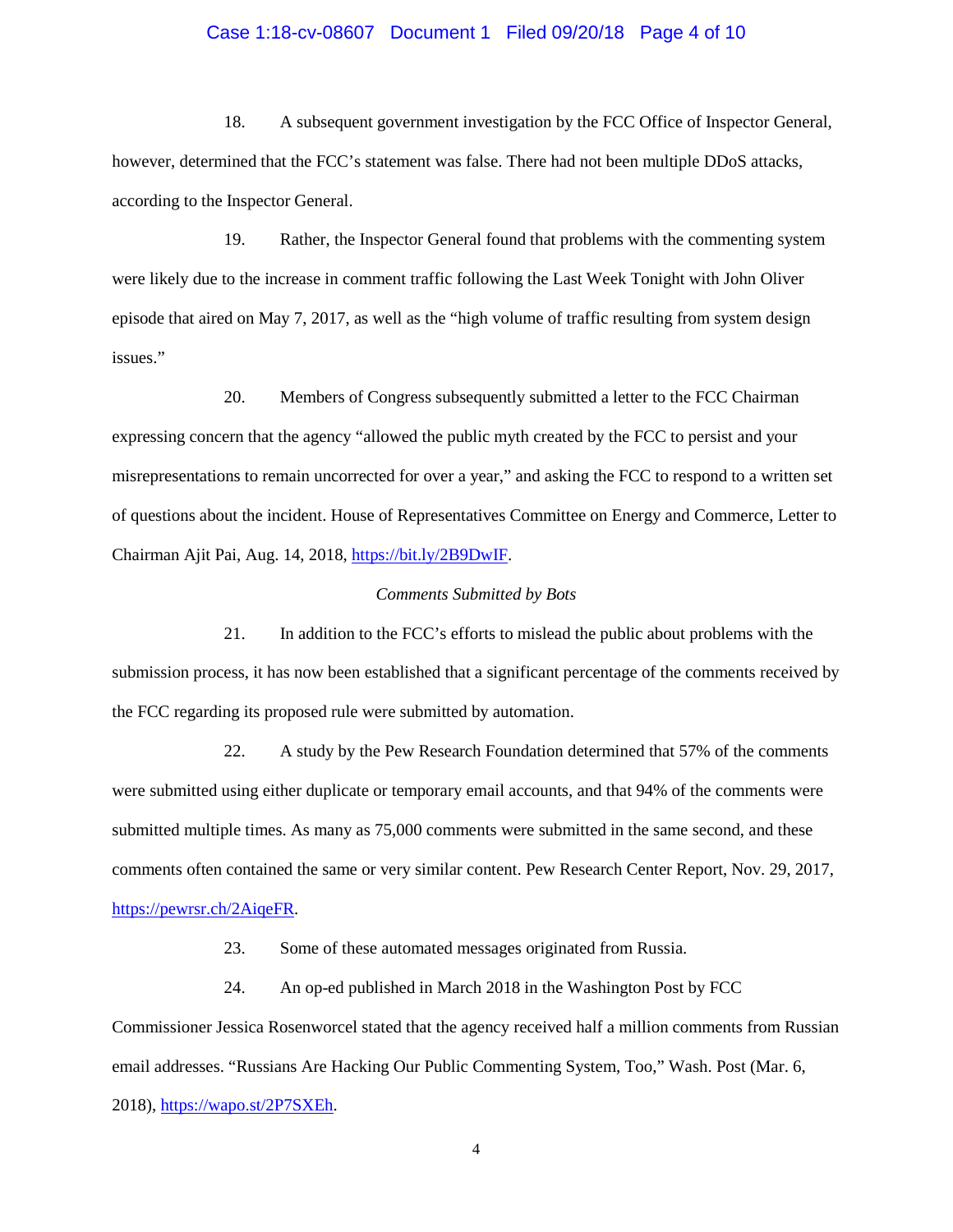# Case 1:18-cv-08607 Document 1 Filed 09/20/18 Page 5 of 10

25. And in July 2018, a cyber-intelligence company released a report linking Russian email addresses cited in Special Counsel Mueller's indictment of thirteen Russian individuals and three Russian companies to the emails used to submit comments on the FCC's proposed rule. The report concluded that "[i]t is plausible that email addresses involved in major breaches are being harvested and reassigned for myriad uses." GroupSense Report, July 24, 2014, [https://bit.ly/2OE9q21.](https://bit.ly/2OE9q21)

# *The New York Times's FOIA Request*

26. In an effort to better understand Russian influence in the FCC notice-andcomment system, Plaintiff Nicholas Confessore, on behalf of The New York Times Company and fellow reporter Plaintiff Gabriel Dance, submitted a FOIA request (the "Request") to the FCC on June 22, 2017.

27. The Times sought the IP addresses, timestamps, and comments, among other data, for all public comments regarding the FCC's proposed rule that were submitted between April 26, 2017 and June 7, 2017.

28. In making the Request, The Times provided a technical description of what it sought. The Times requested "web server logs for comments submitted for Federal Communications docket No. 17-108 between 4/26/17 and 6/7/17." The request further specified that The Times sought "logs for requests submitted via both to<https://www.fcc.gov/ecfs/filings/> and any submissions through the FCC's API (application programming interface)." For each comment, the request sought: "(1) Server logs for both GET and POST requests; (2) The date/time stamp of each request; (3) The full query including query strings; (4) The IP address of the client making the request; (5) The browser USERAGENT; and (6) The following headers when available: Accept, Accept-Encoding, Accept-Language, Connection, Host, DNT, Upgrade-Insecure-Requests, Via, X-Forwarded-For."

29. On July 21, 2017, the FCC denied the Request. The FCC stated that the information requested may be withheld in full under FOIA Exemption 6 because it "includes personably identifiable information and therefore cannot be released." *See* 5 U.S.C. § 552.

30. On July 25, 2017, The Times appealed the agency's denial.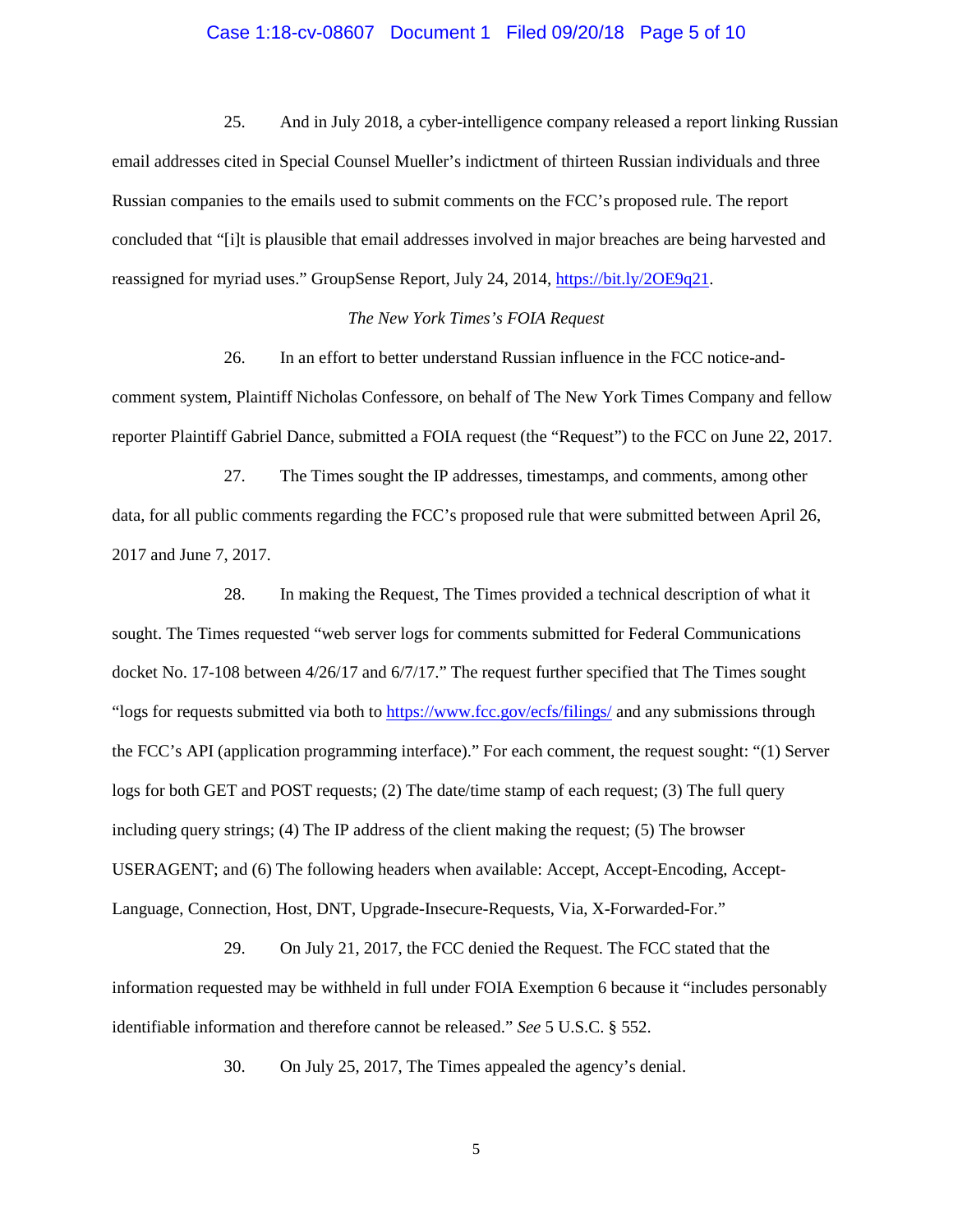# Case 1:18-cv-08607 Document 1 Filed 09/20/18 Page 6 of 10

31. First, the Times argued that Exemption 6 does not apply to the requested records. See 5 U.S.C. § 552(b)(6) (shielding from disclosure "personnel and medical files and similar files the disclosure of which would constitute a clearly unwarranted invasion of personal privacy"). Second, The Times argued that even if this exemption did apply, the FCC is obligated to redact or segregate exempt materials rather than withhold the records in full.

32. The Times and the FCC subsequently engaged in email and telephone communications in an effort to resolve this matter without litigation.

33. In the course of these communications, the FCC raised two additional concerns.

34. First, the agency argued that the requested records would reveal sensitive

information about the security measures in place to protect the FCC's notice-and-comment processes.

35. Second, the agency argued that the request was overly burdensome.

36. On September 22, 2017, in response to the FCC's security concerns, The Times agreed to narrow its request and eliminate certain header information in an effort to ensure that the security measures introduced by the agency would not be revealed.

37. Specifically, The Times agreed to "[e]liminate all of the following headers: Accept, Accept-Encoding, Accept-Language, Connection, Host, DNT, Upgrade-Insecure-Requests, Via." It requested that the FCC provide the following information for the specified time period: "X-Forwarded-For header, date/time stamp of each request, the fully query including query strings, the IP address of the client making the request, and the browser USERAGENT."

38. On December 15, 2017, the FCC communicated to The Times via telephone that this narrowed request still did not satisfy the agency's security concerns.

39. On December 19, 2017, the FCC and The Times had a phone call in which they discussed a set of parameters that would address these concerns.

40. On December 21, 2017, The Times submitted a second proposed narrowing of its request in a further attempt to resolve these concerns. It sought only the comment, the originating IP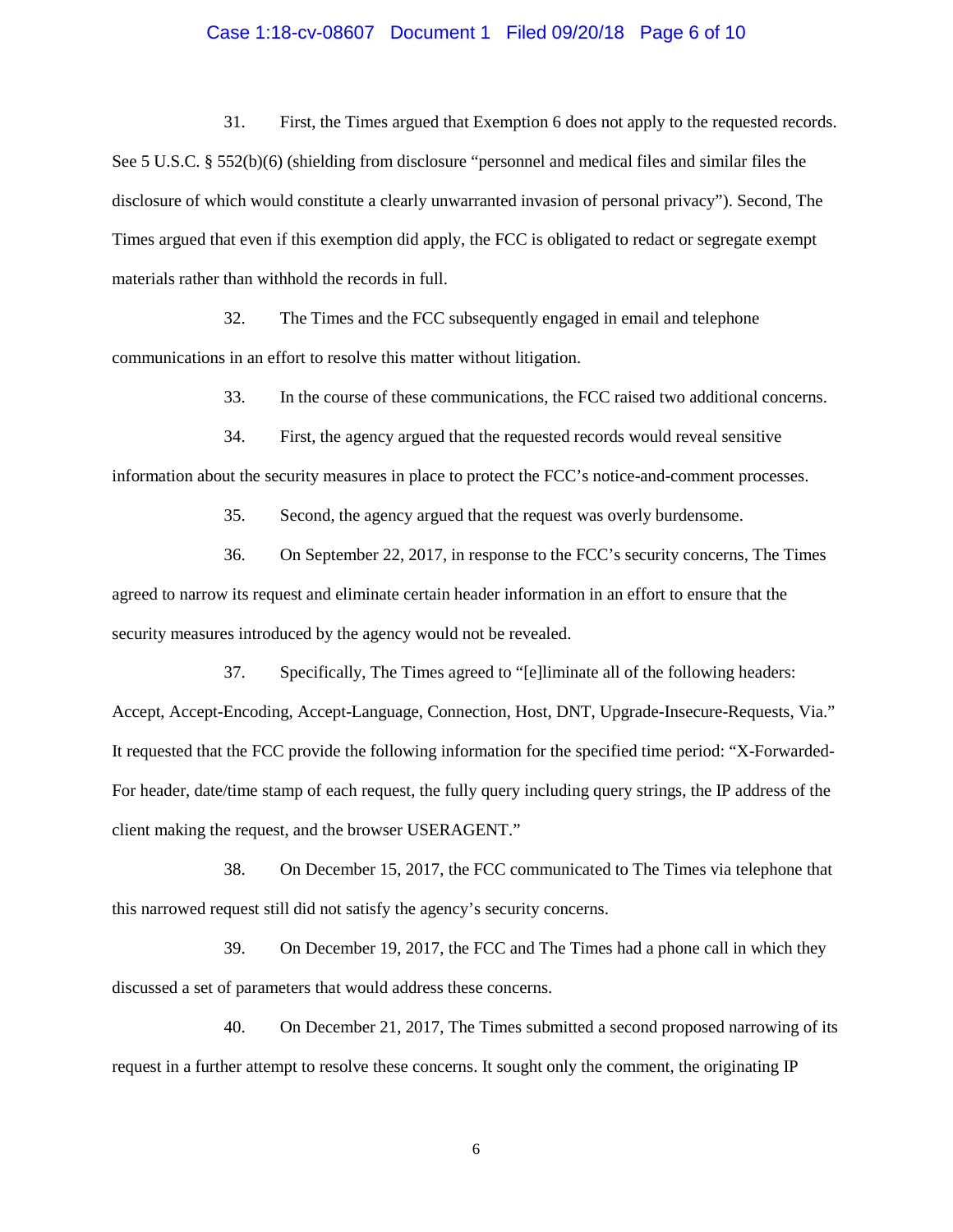# Case 1:18-cv-08607 Document 1 Filed 09/20/18 Page 7 of 10

address, the date and time stamp, and the User-Agent header for comments submitted within the specified time frame.

41. The Times stated in its letter that it "now formally submits a second proposed narrowing of its request in a further attempt to resolve these concerns. It seeks records for comments submitted through both https://www.fcc.gov/ecf /filings/ and the FCC's API (application programming interface) between April 26, 2017, and June 7, 2017. For each comment on docket number 17-108, it seeks: the comment; the originating IP address; the date and time stamp; and the UserAgent header." The letter further provided: "The Times has no way of knowing the specifics of the architecture used in the agency's [Electronic Comment Filing System] application, but it assumes that the agency uses a relational database that separates information across several tables and perhaps several databases. As such, The Times hopes that by limiting its request to only four data points, it has thereby limited the number of joins or database lookups required to fulfill the request. The Times also assumes that no manual redactions would be required to respond to this request, as the agency would be able to extract only the information requested, and the agency has already suggested that the requested information does not raise security concerns."

42. The agency never formally responded to The Times's July 25, 2017 administrative appeal of the agency's denial of The Times's FOIA request.

43. Instead, on January 29, 2018, it submitted a supplemental response to its July 21, 2017 denial of the initial Request.

44. In that letter, the agency reiterated its claim that the requested records are exempt from disclosure under FOIA Exemption 6 because they would reveal the commenter's IP address.

45. It then raised two new arguments. First, it argued that the requested server logs may be withheld under FOIA Exemption 7(E) because they would reveal "information about how the Commission protects the security of [the Electronic Comment Filing System] and its other information assets." Second, it argued that "it is not possible to reasonably segregate the exempt from the non-exempt information."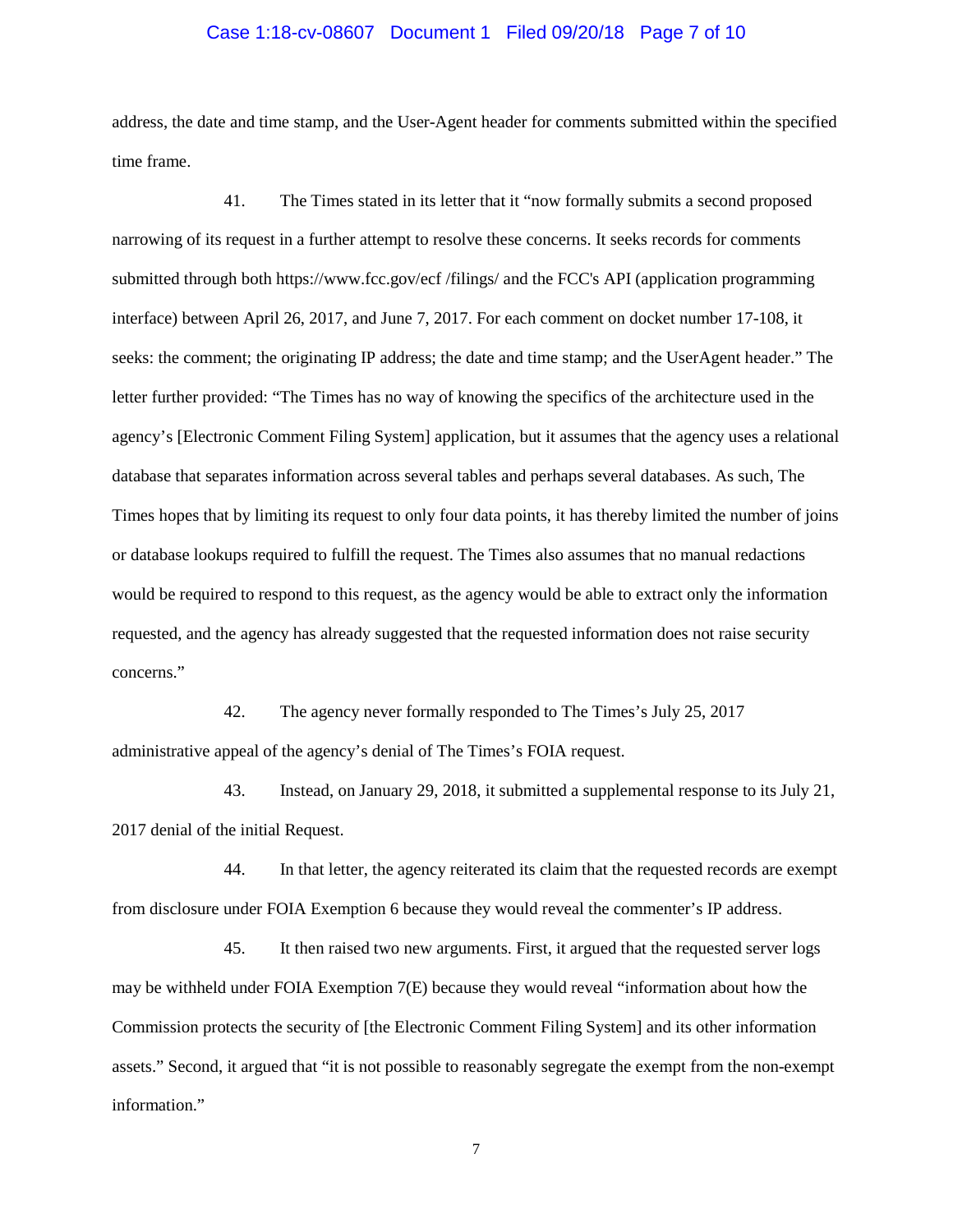# Case 1:18-cv-08607 Document 1 Filed 09/20/18 Page 8 of 10

46. On February 26, 2018, The Times appealed the FCC's supplemental denial.

47. The Times argued that neither Exemption 6 nor Exemption 7(E) permitted the withholding in full of the requested records, and it further argued that The Times's narrowed request permitted the agency to produce only a few, limited categories of information, thereby obviating the need for any further redaction or segregation.

48. The Times and the FCC spoke again by telephone on April 20, 2018.

49. Following that conversation, The Times sent a letter to the FCC dated May 7, 2018 with a further clarification of its Request in an effort to satisfy the agency's concerns about privacy, security, and burdensomeness.

50. The Times proposed that the agency produce across separate logs: (1) the originating IP addresses and timestamps, so that the agency's security measures would not be revealed; (2) User-Agent headers (which reveal information such as what internet browser the individual was using) and timestamps; and (3) the comments, names, and timestamps submitted between the specified dates.

51. Specifically, The Times sought to "modify[] our request to include logs from the FCC's web servers handling requests to www.fcc.gov/ecfs/filings/ and the FCC's API between April 26, 2017 and June 7, 2017, with any non-originating IP addresses removed using a method like the one described above, but retaining any User-Agent headers and originating IP addresses, along with their respective timestamps. Additionally we're requesting the comments, names and timestamps in ECFS submitted between the same dates."

52. On August 31, 2018, The Times sent a letter to the FCC with a fourth proposed narrowing of its request.

53. In that letter, The Times eliminated the portion of the request seeking comments, names, and timestamps. It narrowed its request to seek only (1) originating IP addresses and timestamps, and (2) User-Agent headers and timestamps.

54. Specifically, The Times proposed the following: "The Times now limits its request to logs from the FCC's web servers handling requests submitted for docket No. 17-108 to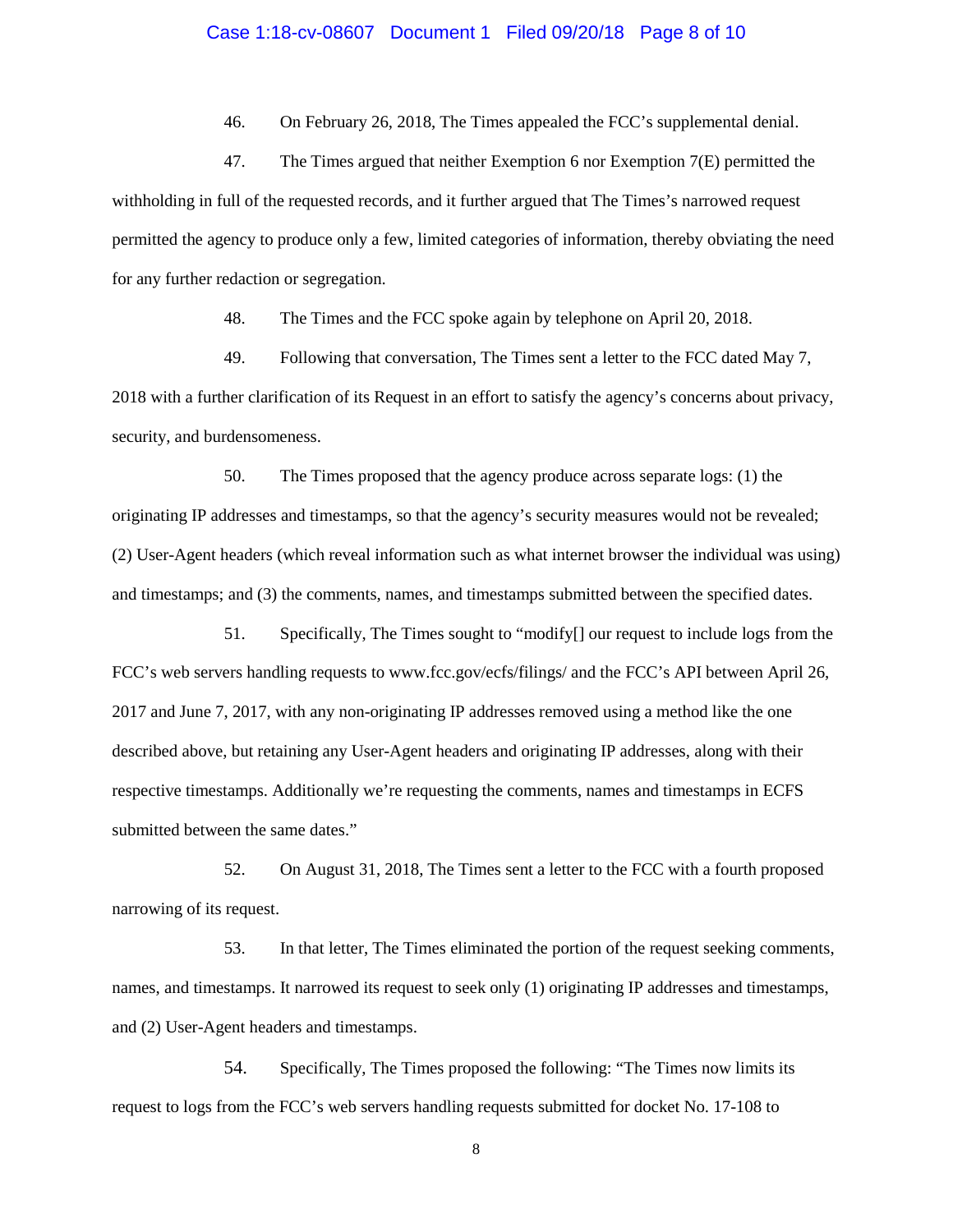# Case 1:18-cv-08607 Document 1 Filed 09/20/18 Page 9 of 10

www.fcc.gov/ecfs/filings/ and the FCC's API between April 26, 2017 and June 7, 2017, with any nonoriginating IP addresses removed using a method like the one described in the May 7, 2018 letter, but retaining any User-Agent headers and originating IP addresses along with their respective timestamps."

55. By permitting the agency to produce the requested records as separate logs—one log for originating IP addresses and timestamps, and one log for User-Agent headers and timestamps the agency's privacy concerns would be satisfied because the originating IP addresses would not be linked to any specific comment.

56. This proposal would satisfy the agency's security concerns because none of the security measures implemented by the agency would be revealed by producing only the originating IP address and User-Agent header, without any forwarding data.

57. Finally, the proposal would resolve the agency's concerns about burdensomeness because releasing the few data points requested would require the production of only a limited number of logs.

58. Plaintiffs have exhausted all administrative remedies, regardless of whether the court construes the agency's written communications to The Times as a formal denial of The Times's July 25, 2017 administrative appeal or as a failure to respond to that administrative appeal. *See* 5 U.S.C. §  $552(a)(4)$ , (6).

#### **COUNT I**

59. Plaintiffs repeat, reallege, and reincorporate the allegations in the foregoing paragraphs as though fully set forth herein.

60. Defendant FCC is subject to FOIA and must therefore release in response to a FOIA request any disclosable records in its possession at the time of the request and provide a lawful reason for withholding any materials as to which it is claiming an exemption.

61. Plaintiffs have exhausted all administrative remedies under FOIA. *See* 5 U.S.C. § 552(a)(4), (6).